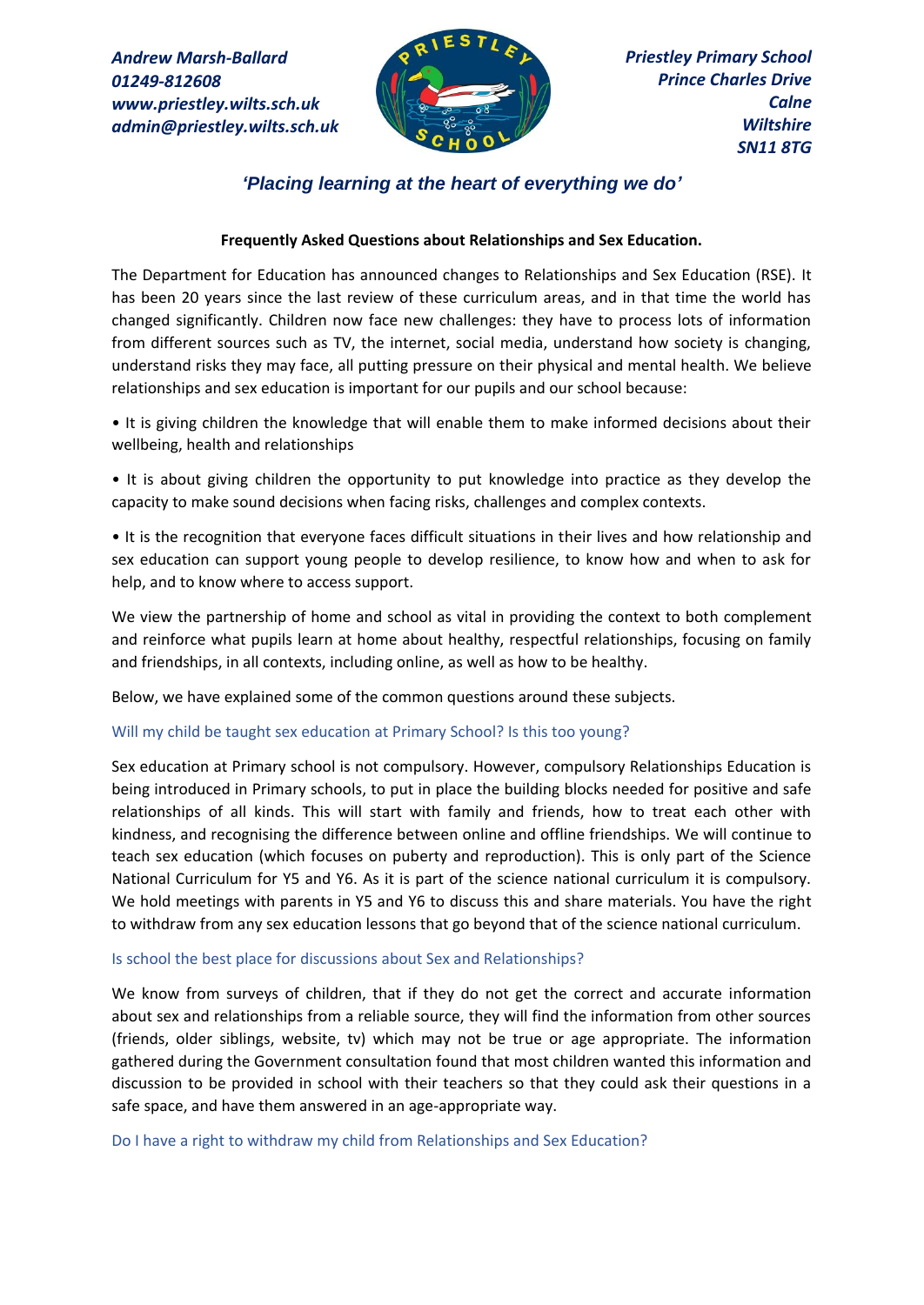In a Primary School, you have the right to withdraw from any sex education lessons that go beyond that of the science national curriculum. There is no right to withdraw from Relationships Education at Primary or Secondary school as the contents of these subjects – such as family, friendship, safety (including online safety) – are important for all children to be taught.

### Has the government listened to the views of my community in introducing these subjects?

The Government undertook a wide public consultation which involved discussions with over 90 organisations, as well as the public consultation on the draft regulations and guidance. This has informed the key decisions on these subjects.

### Will these subjects promote LGBT relationships?

No, these subjects don't 'promote' anything, they educate. We are teaching about equality. Our school ethos says that we are respectful of everyone. We value ourselves and all others: This means that if someone is black, they are welcome in our school; if someone uses a wheelchair, they are welcome in our school; if someone is gay they are welcome in our school. Pupils should be taught about the society in which they are growing up. These subjects are designed to foster respect for others and for difference and educate pupils about healthy relationships. RSE should meet the needs of all pupils, whatever their developing sexuality or identity – this should include age-appropriate teaching about different types of relationships in the context of the law. In our school the teaching of LGBT will be delivered through teaching about different types of family, including those with same sex parents. All our planned learning will be taught in an age -appropriate way.

### Are primary children too young to be taught about gay or lesbian people?

Some children grow up in families with gay or lesbian parents. We can't say to a child who has two dads, 'You can't talk about your family!' We want all of our children to know that their family is normal and accepted in school. Our children will interact with people from different backgrounds we want them to treat all members of the community with the same respect. Just like racism, school has a duty of care to challenge any language that may cause offence to others, whether used intentionally or not. Phrases such as "that's so gay" or "that's a girls/boys toy" when used in a negative manner may unintentionally cause offence to a child or adult. School will challenge this language if it is used by children, parents or visitors as we want everyone to feel welcome.

#### There are no children who are gay or transgender here, so why does it need to be mentioned?

We want our children to grow up respectful and tolerant members of our community. As they grow up, make more friends, watch tv, go to different places they will meet people who are gay or transgender. We want them to understand that this is okay that some children when they grow up may be gay. We don't want children growing up thinking something is wrong with them or with people they recognise who are gay or transgender.

#### My religion says that gay is wrong, so why are you teaching about different sexuality choices?

We are teaching about equality. We understand and respect all faiths. We recognise the tension that it can present. We are teaching children not to be afraid of difference but to celebrate difference. Any discussion or resources used will be to help your child be respectful and tolerant towards others. We are preparing the children for life in Britain. Britain is diverse and they are going to meet people who are different to them as they grow up.

# You are confusing my child because at home they are learning that being gay is wrong but at school you are telling them that being gay is OK.

As a parent it is your right to talk to your child about religious beliefs. In school we build our curriculum around UK law. We are teaching children that all people and relationships are equal. We are teaching children that all families are different and your child as they grow up are going to meet